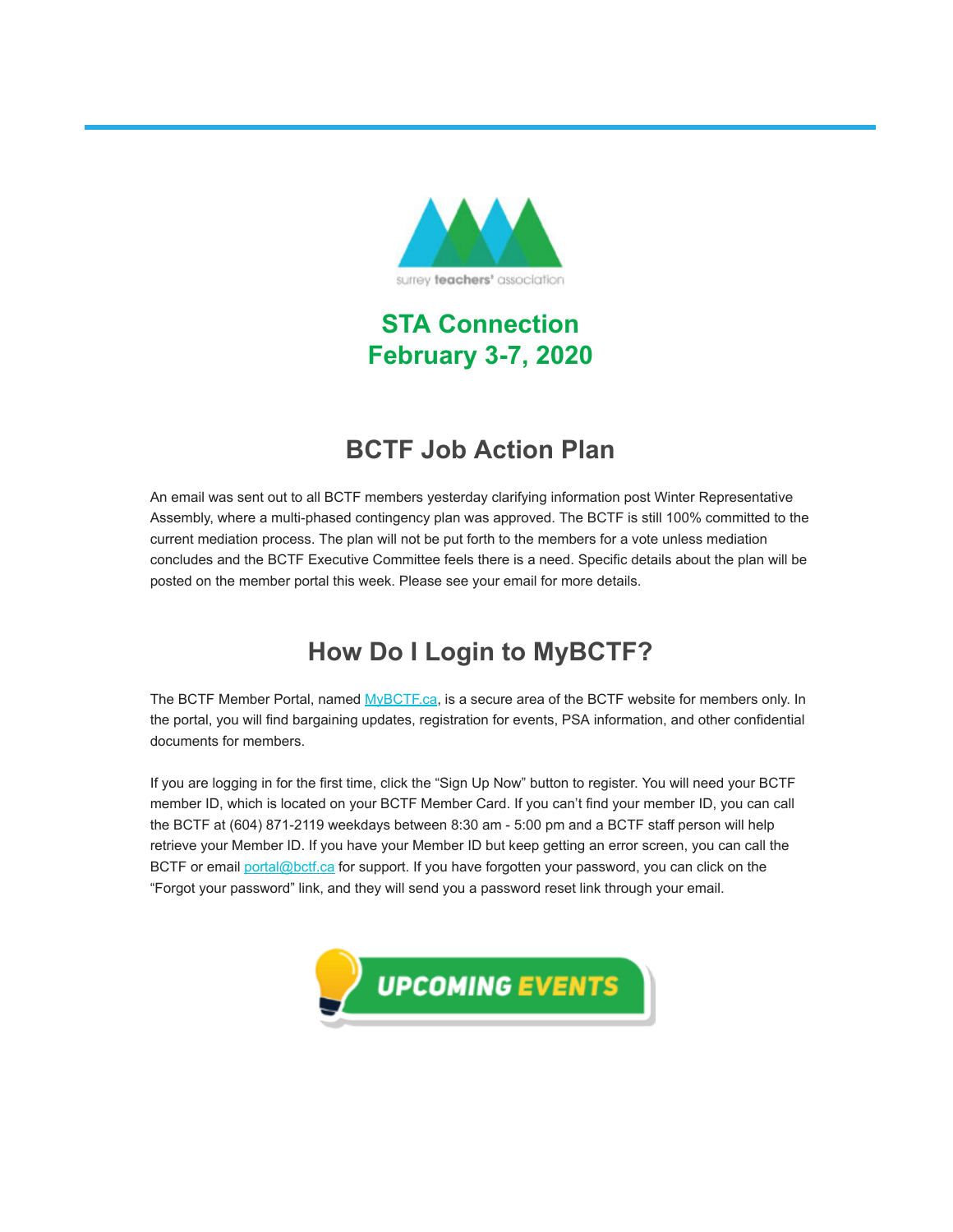- February 6 Awards Committee
- February 6 Finance Committee
- February 7 Bright Futures for Surrey Youth
- February 10 BCTF AGM Rookie Delegate Training
- February 10 Environmental Justice **Committee**
- February 11 Executive Committee
- February 12 Indigenous Education **Committee**
- February 12 Health and Safety **Committee**
- February 12 Surrey School Board Meeting 7 pm @ DEC
- February 13 [Job Share Meeting](https://surreyteachers.us20.list-manage.com/track/click?u=37ec644ae87e34b54b3912660&id=6d6e91efcb&e=7261da6bdb) 3:30 pm @ Eaglequest Golf
- February 13 Labour Affairs Committee
- February 13-15 BCTF Women's Institute
- [February 18 IST: Roles and](https://surreyteachers.us20.list-manage.com/track/click?u=37ec644ae87e34b54b3912660&id=70eefb172c&e=7261da6bdb) Responsibilities Workshop
- February 19 Special General Meeting @ Bombay Banquet Hall
- February 20 BCTF AGM Delegate Training 3:30 pm @ Eaglequest Golf
- February 21 [Focus Day](https://surreyteachers.us20.list-manage.com/track/click?u=37ec644ae87e34b54b3912660&id=3a500f7147&e=7261da6bdb) @ North Surrey **Secondary**
- February 26 BCTF AGM Delegate Training 8:30 am @ Eaglequest Golf
- Feb 27 Labour Affairs Committee Film Night
- February 29 Cross Border Conference 12 pm @ Kwantlen Park Secondary

### **Want a Bargaining Update at your School?**

We are working hard at the STA to provide up-to-date information about bargaining. We organized two information sessions after school in November, and we have been visiting many schools at lunch hour to discuss it all! We have visited 80 schools so far!

Reps: if your staff would like a visit from a table officer, please contact our Rep Support staff person, Stacy Johnson at [repsupport@surreyteachers.org](mailto:repsupport@surreyteachers.org) to arrange.

Remember, twice per year we provide up to \$80 per elementary school, Learning Centre, Adult Education centre and other smaller worksites, up to \$100 for schools with a registration of over 700 students, and up to \$120 per secondary school for refreshments at school union meetings, with a recommendation that school staffs also use those meetings in part to create group initiatives such as letters to government and/or social media action.

### **TTOCs, We Need your Personal Contact Information**

Since we are in bargaining, we may need to contact you outside of the employer systems of email, courier and phones. To ensure that you have the information you need about any confidential union updates, we are asking you to please provide us contact information. The information will be kept privately and securely by the STA, and only used for the purpose of confidential union communications.

The form is at this link: [http://bit.ly/TTOCPersInfo](https://surreyteachers.us20.list-manage.com/track/click?u=37ec644ae87e34b54b3912660&id=1753dde71a&e=7261da6bdb)

### **Call-Out for More AGM Alternates!**

Are you interested in attending the BCTF AGM (March 14-17), but did not manage to get your name in last month? We will be electing more AGM alternate delegates at our Special General Meeting on February 19 at Bombay Banquet Hall. Although it is not guaranteed that you will be able to attend the AGM, we will provide training, and it is common for many alternates to end up attending as delegates. If you are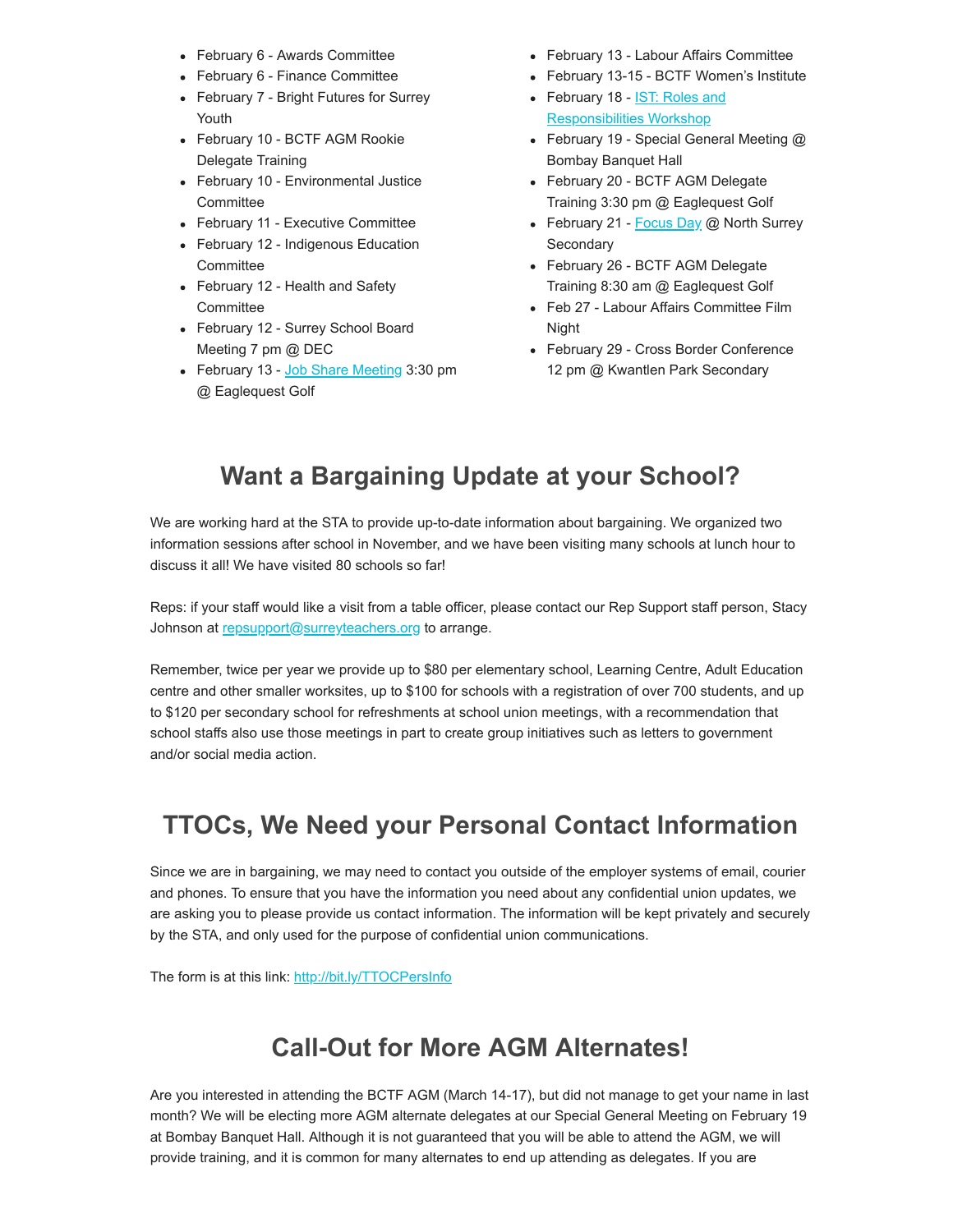interested, please send your name (no write-up necessary) to [reception@surreyteachers.org](mailto:reception@surreyteachers.org) by **February 17**, or you can run from the floor at the meeting.

### **Is Your Staff Room Bulletin Board Spruced Up?**



We have new STA bulletin board headers which have been passed out to reps at rep training in October and January, and to a few schools during lunch visits. There are approximately 30 schools that still don't have one, so if your school has not received one, please ask us, and/or check with your STA rep. Every school should have a designated bulletin board for union news, and we and the BCTF are often sending posters and information to post, so we wanted to inspire you to organize this space. Check out the nice board at Hjorth Road!

### **Job Share: All the Information You Need**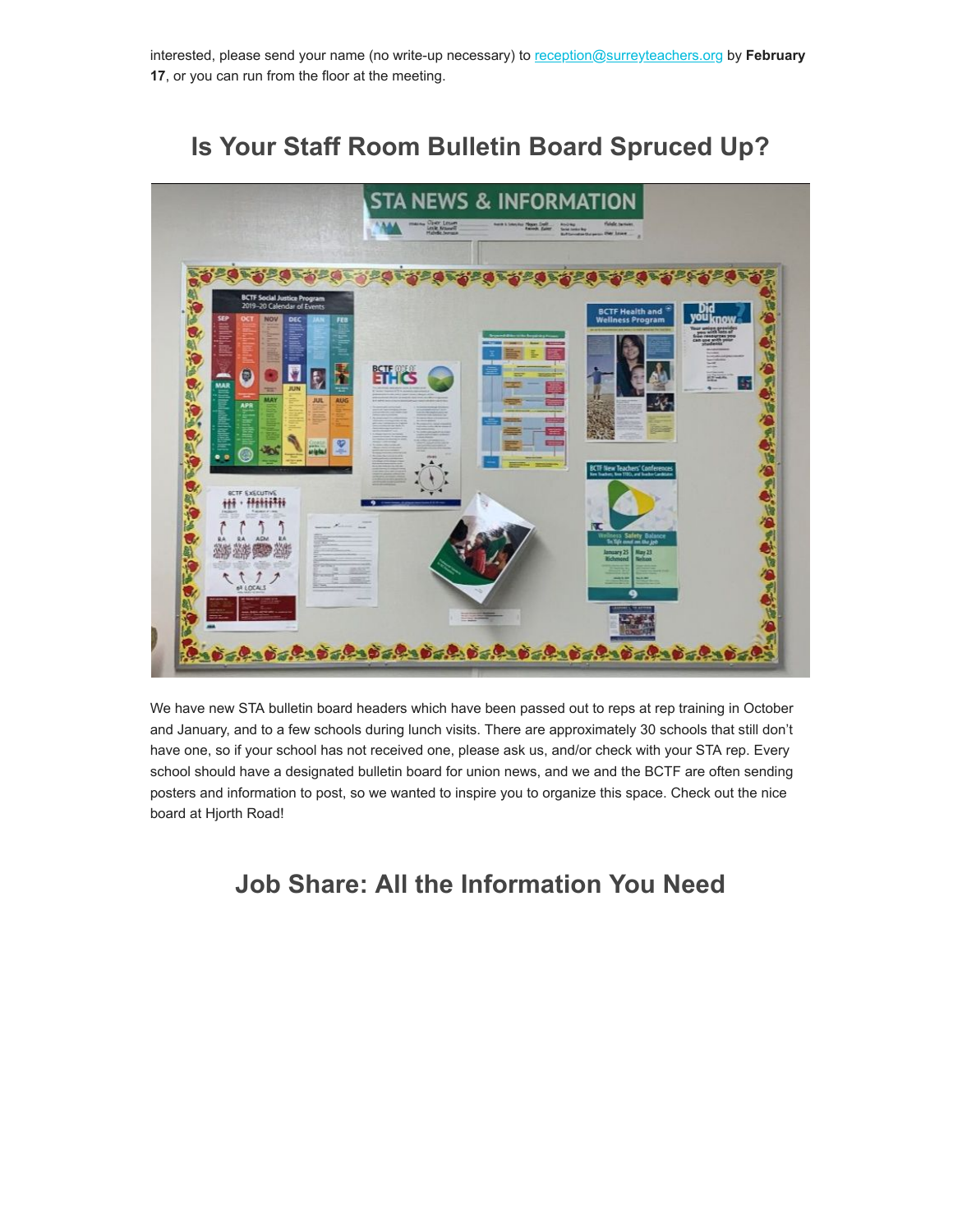

Join your colleagues on **Thursday, February 13, 2020** at Eaglequest to connect with potential job share partners and learn about your rights when it comes to job shares. The STA will facilitate this information session and answer any questions you may have. In addition to taking you through the application process, you will learn about possible denials and what options you have available to you. Bring your questions! Snacks and beverages will be provided. Babies welcome! [Register](https://surreyteachers.us20.list-manage.com/track/click?u=37ec644ae87e34b54b3912660&id=7f6ac10c30&e=7261da6bdb) now!

### **THIS WEEK: Bright Beginnings Foundation Gala Dinner**

Courtesy of the Anti-Poverty Committee, tickets are available for the Bright Beginnings Banquet on February 7th. If you are interested in attending, send your name and contact information to Helen Kelsey at [etmanski\\_h@surreyschools.ca](mailto:etmanski_h@surreyschools.ca). A draw will be held for selection of the ticket disbursement. Selected recipients will be notified.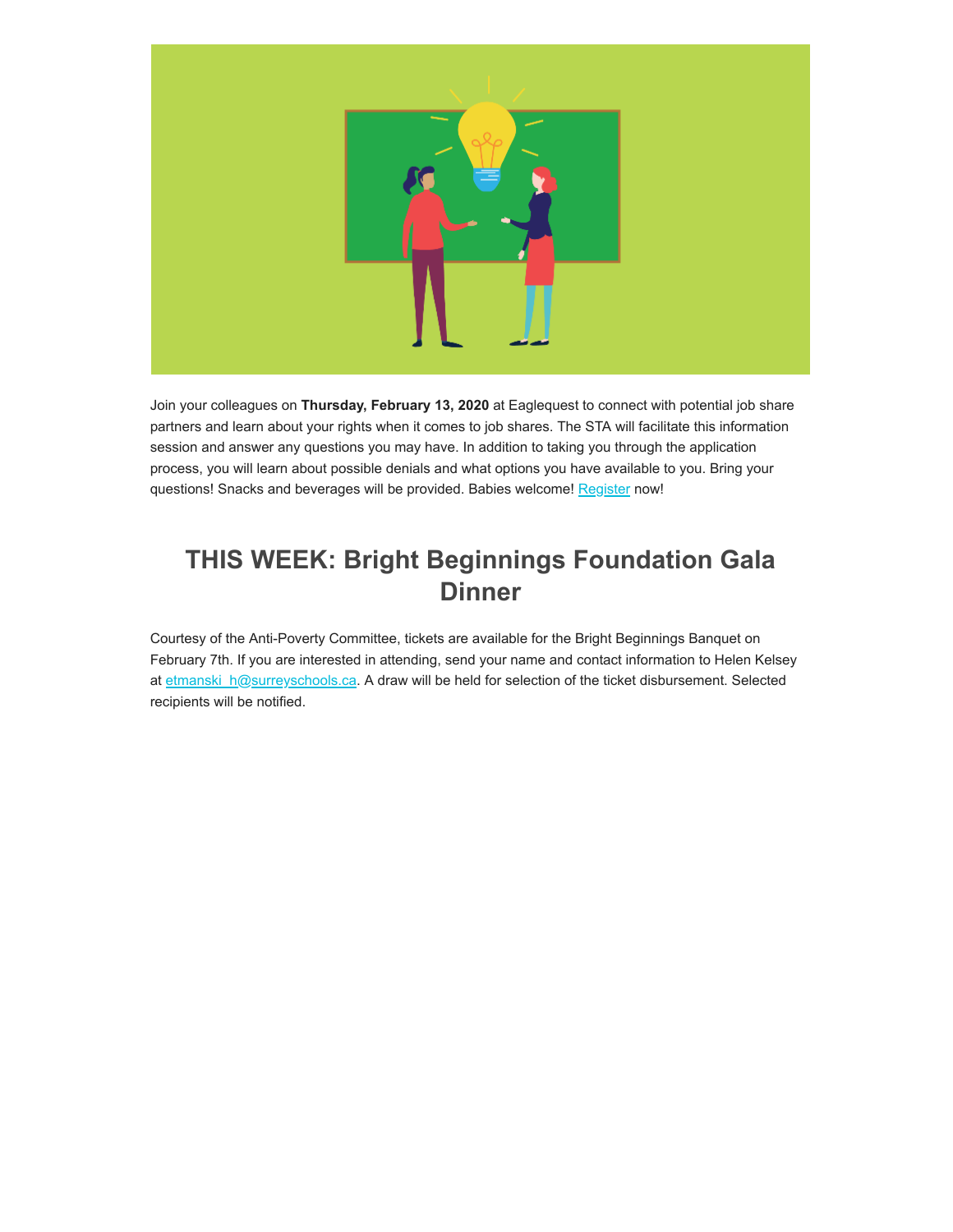### **REGISTRATION NOW OPEN AT SURREYFOCUSDAY.CA**







EY:TFEU-2 CTED

### **Cross Border Conference Feb 29, 2020!**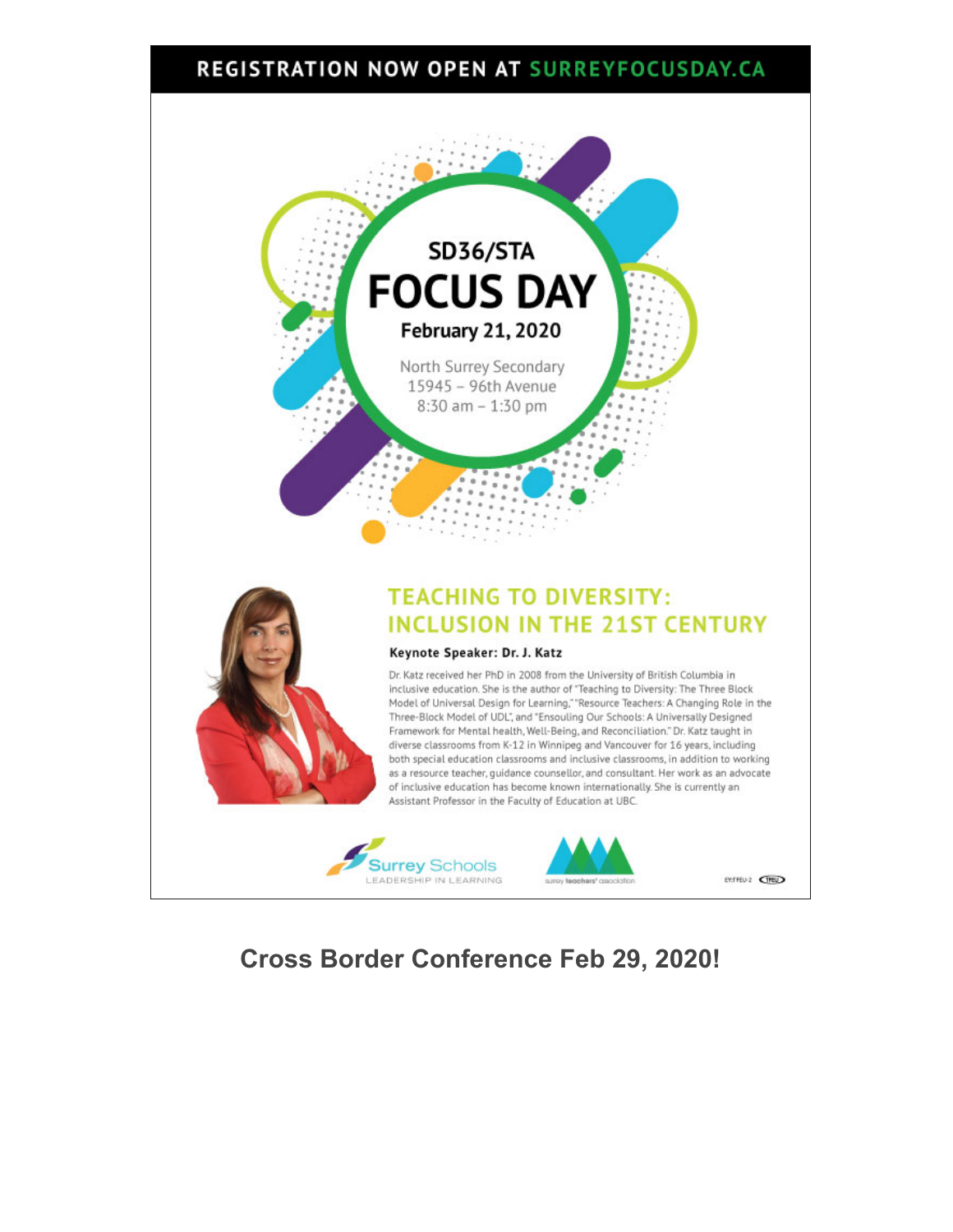

We have seen remarkable leadership from teenagers on Climate Justice in the last few months, worldwide. Teachers have a role to play in supporting these activists, and in taking steps in our own practice to support all our students who are growing up in a changing climate. Your STA International Solidarity Committee is hosting the 3rd annual Cross Border Conference, which takes place in Surrey but invites Washington and Oregon teachers, plus all other BC teachers, to come here to confer! Please consider attending, encourage your colleagues to do so, and bring your student teachers along! This is a unique opportunity to collaborate with some American colleagues, and we have some amazing workshops lined up. It is only \$50, which could be claimed through your Pro D funds. This year we are at Kwantlen Park Secondary, noon to 7:30 pm, Saturday, February 29th.

We promise you a delightful day. Registration is now open! [www.crossborderconference.com](https://surreyteachers.us20.list-manage.com/track/click?u=37ec644ae87e34b54b3912660&id=bb6fb2cdf3&e=7261da6bdb)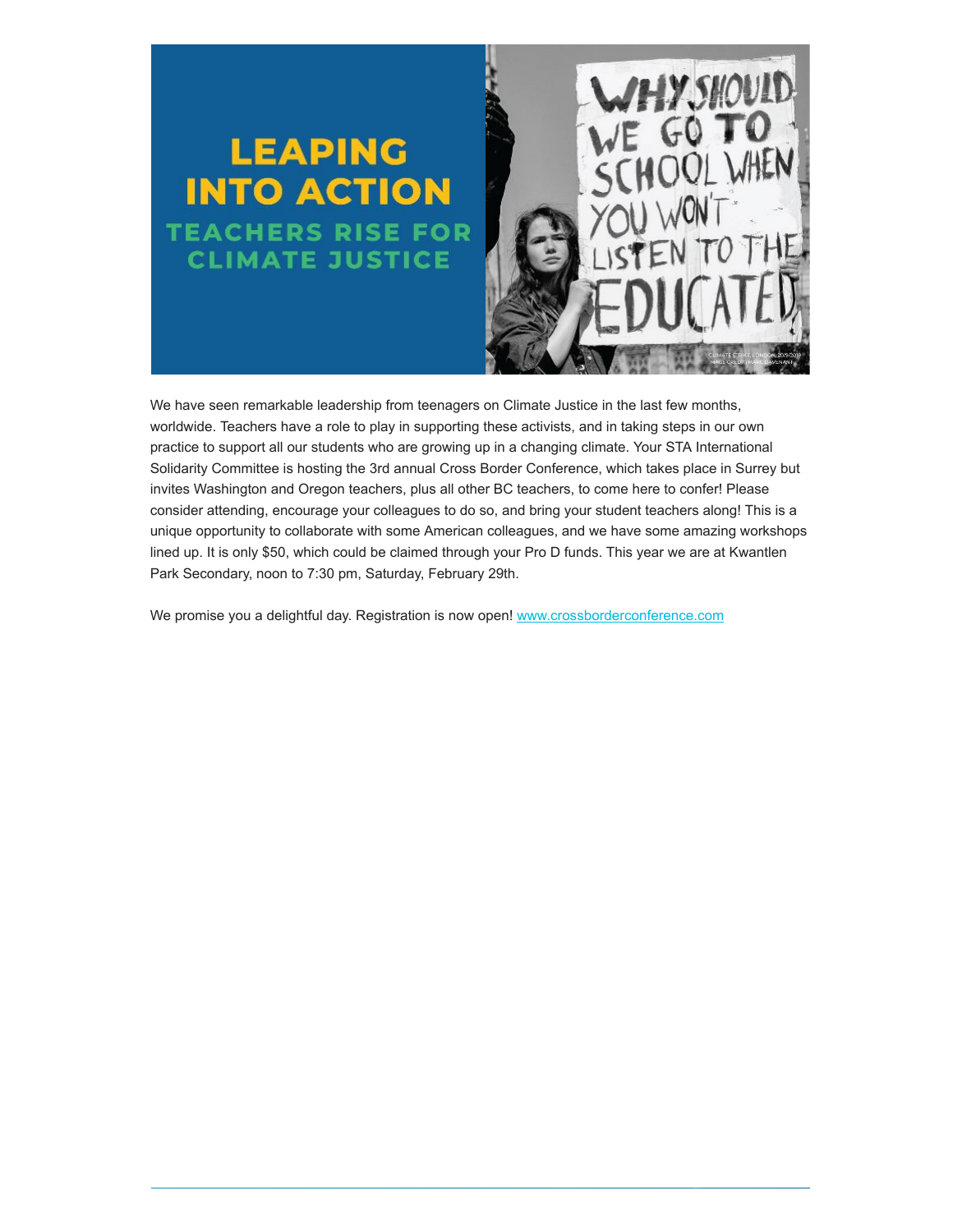

### **SAVE** THE **DATE**

# **STA CONVENTION** MAY 1, 2020

#### Keynote Speaker: Ryan McMahon

#### **Digital Media Maker & Community Activator**

Ryan McMahon is an Anishinaabe comedian, writer, media maker and community activator from Couchiching First Nation in Treaty 3 Territory. As the founder & CEO of Makoons Media. Group, Ryan brings indigenous stories to I ght through conversations, research & investigation, He provides audiences with an in-depth, challenging analysis of the indigenous experience & the reconciliation movement. Ryan inspires audiences to play their part in building a moreequitable country.

staconvention.ca

 $\mathbb{R}^{n\times n}$  .  $\mathbf{C} \overline{\mathbb{R}}$  ,  $\mathbf{D}$ 

### **Wuhan Coronavirus**

- The BC Centre for Disease Control (BCCDC) has more information on its website about [coronavirus](https://surreyteachers.us20.list-manage.com/track/click?u=37ec644ae87e34b54b3912660&id=ca7a08f24c&e=7261da6bdb).
- The BCCDC recommendations to reduce the risk of exposure are the same as fighting colds and flu:
	- Wash your hands frequently (it's the single most effective way of reducing infection spread)
	- Practice other good hygiene habits: don't touch your face/eyes/mouth with your hands, and cover your mouth and nose when you sneeze or cough (ideally with a disposable tissue or the crease of your elbow)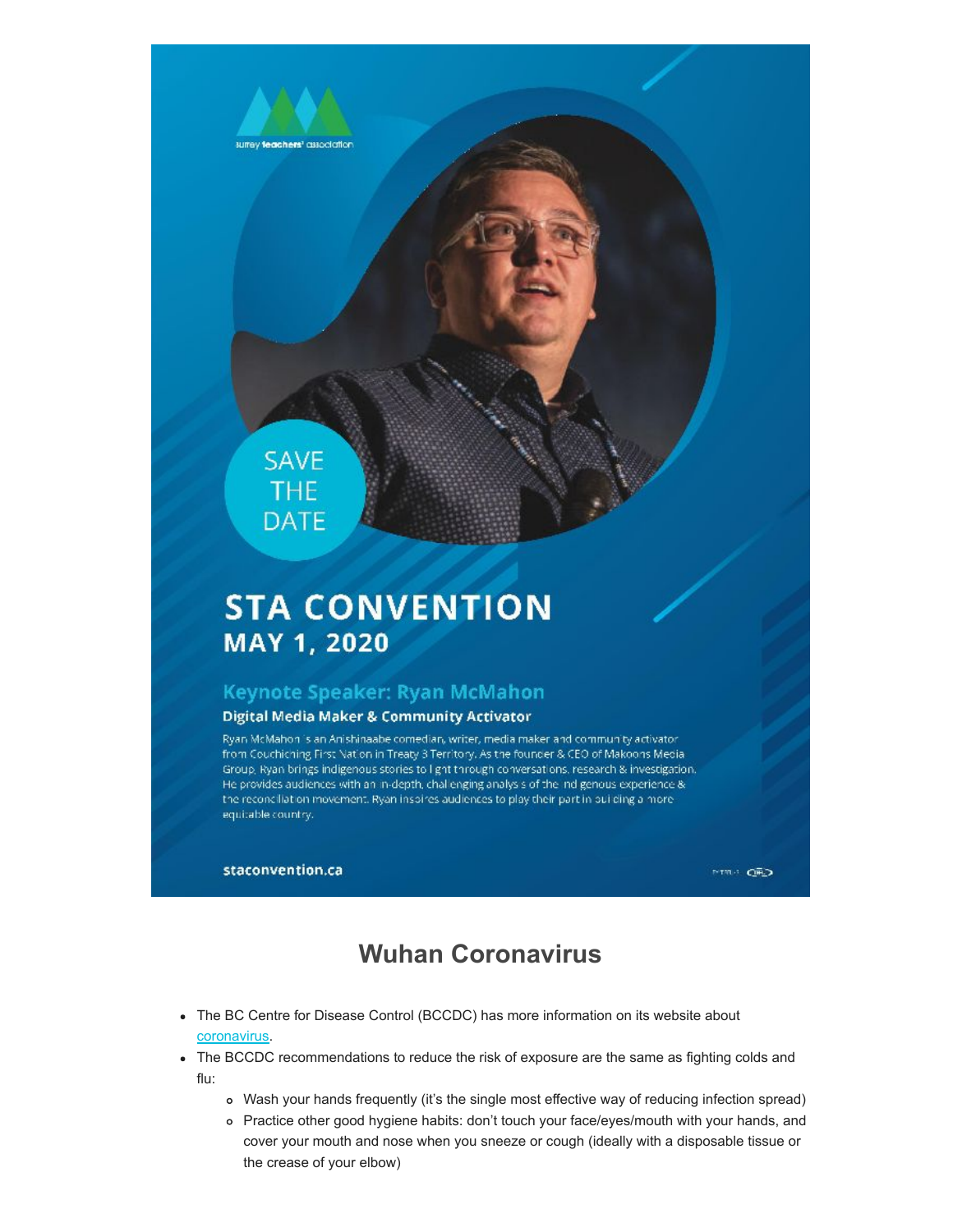- Clean and disinfect frequently touched workspace surfaces
- Maintain good general health (eat a balanced diet, get enough sleep, exercise in moderation)
- Stay home if you're sick
- o Contact  $8-1-1$  (HealthLink BC) or your health care provider for questions about your personal health situation

For more information on the coronavirus please visit:

[BC Centre for Disease Control](https://surreyteachers.us20.list-manage.com/track/click?u=37ec644ae87e34b54b3912660&id=84fc53a893&e=7261da6bdb) **[BC Ministry of Health](https://surreyteachers.us20.list-manage.com/track/click?u=37ec644ae87e34b54b3912660&id=c7ec70c05e&e=7261da6bdb) [Health Canada](https://surreyteachers.us20.list-manage.com/track/click?u=37ec644ae87e34b54b3912660&id=7afe9298fe&e=7261da6bdb)** 

### **Grade 7 Girls' Leadership Conference**

The STA Status of Women Committee is once again planning our annual Grade 7 Girls' Conference. We would like to ask if you are able to work with us, to give the girls a fun and inspiring day, or if you know of anyone (does not have to be a teacher) who would give a fun and interactive workshop. The conference will be taking place on Monday, May 25, 2020 at Princess Margaret Secondary, located at 12870 – 72 Ave, Surrey. The day will begin at 8:30 am and end by 2:30 pm. Presenters will present 3 sessions, about 1 hour and 15 minutes each.

If you are interested in presenting, please complete the form at [bit.ly/stagirls2020](https://surreyteachers.us20.list-manage.com/track/click?u=37ec644ae87e34b54b3912660&id=1aa5501f6e&e=7261da6bdb). If you know of someone who would be a great fit, you can send your suggestion to Angela Marcakis at [marcakis\\_a@surreyschools.ca.](mailto:marcakis_a@surreyschools.ca) Thank you so much for supporting this inspiring event!

### **#RedforBCED - On Wednesdays, We Wear Red!**



Pictured are teachers from Princess Margaret Secondary wearing their #RedforBCED!

Surrey teachers, please send us photos and videos of your staff wearing their red, holding walk-ins, Burma Shaves, and any other acts of solidarity. Let us know if we can help support you in any way. We need a fair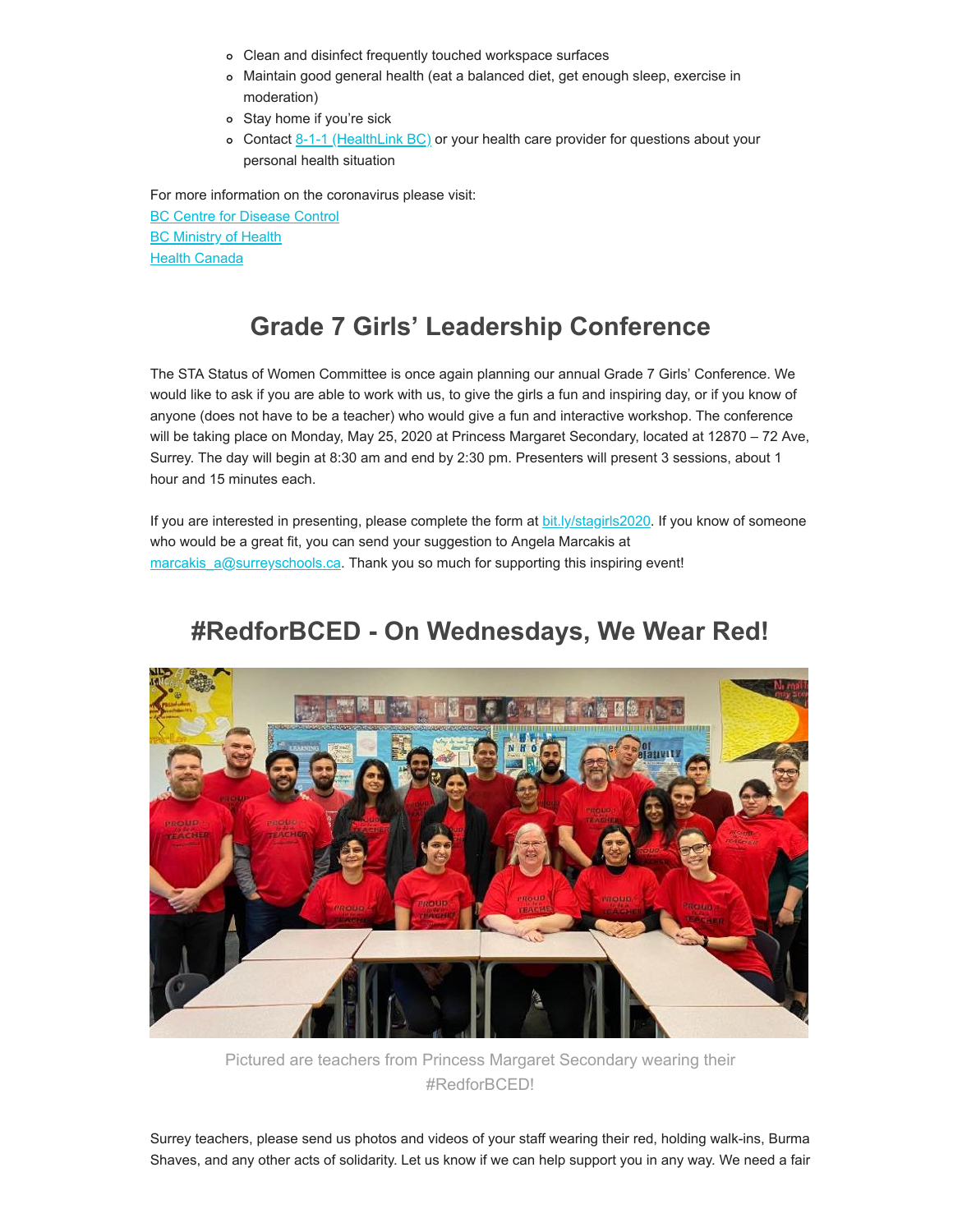Please post your pictures on Facebook, Twitter, and Instagram using the hashtag #RedforBCED



#### **Surrey Primary Teachers' Association**

### **Salmon Sharing Session**

(This could be of particular interest to Grade 2 teachers as it fits in with the Big Ideas in the Grade 2 Science curriculum.)

#### **Facilitator: Jennifer Harder**

Friday, February 21", 2020  $9:00 - 11:00$  a.m. Room 202 (upstairs), Hazelgrove Elementary 7057 191° Street, Surrey

If you are teaching about the importance of salmon and/or their life cycle in your classroom, this is a sharing session that might be of interest to you. Ideas will be shared related to the salmon life cycle, raising salmonids in your classroom, resources that are available, literature, tech links, and related artwork. Make a piece of some salmon art to take back to your classroom. Bring along any ideas or samples that you've been using in your classroom to share with others.

**Surrey Primary Teachers' Association** 

This is a sharing session.

**Snacks, refreshments,** and door prizes are included in this session.

**Just a reminder that SPTA workshops are** scent-free events.

#### **SURREY PRIMARY TEACHERS' ASSOCIATION**

#### **Register at:**

www.spta36.weebly.com

When registering, go under the "workshop" menu and select the salmon sharing session.

> **SPTA Members: Free** Non-members: \$10

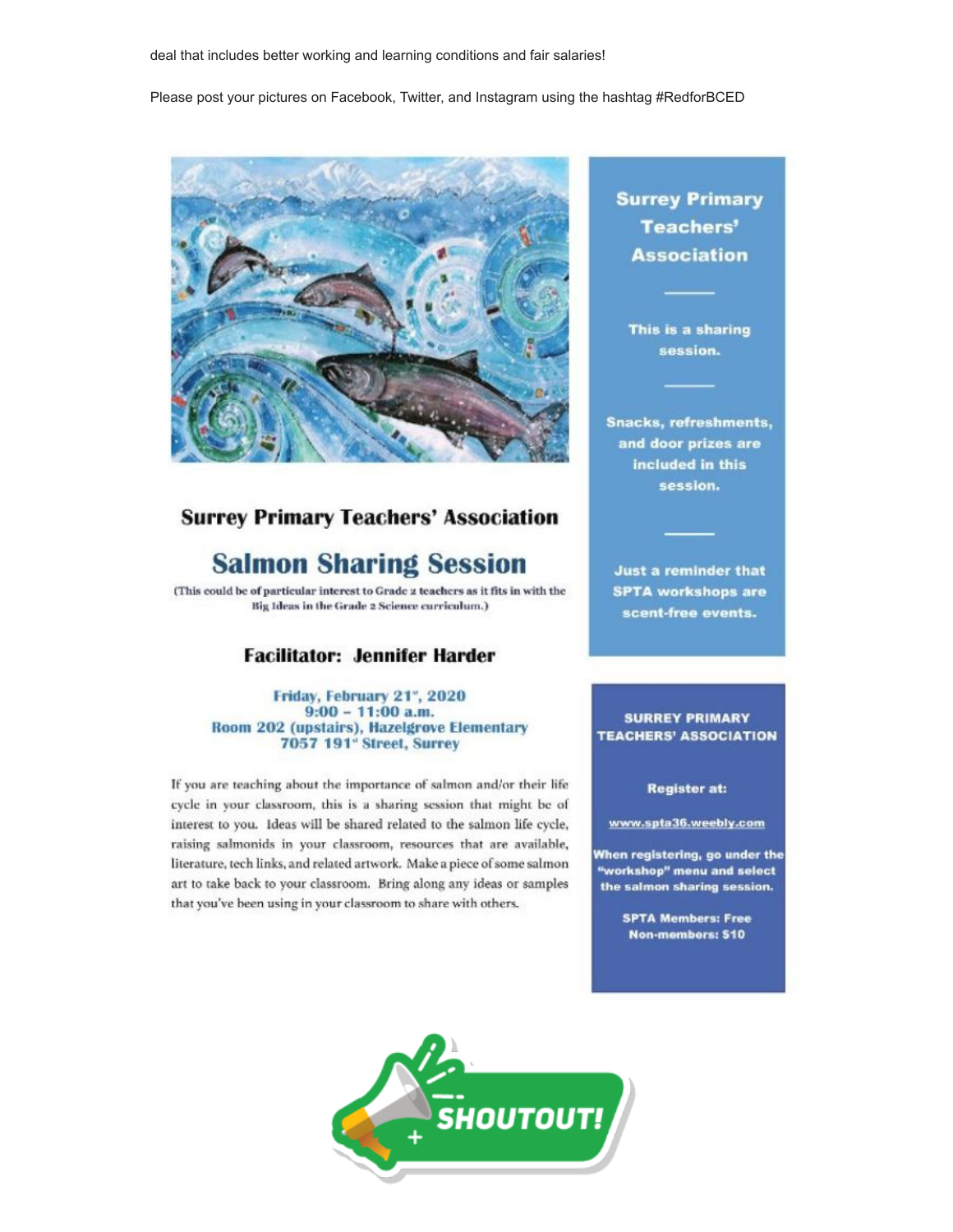We are so proud to be Surrey Teachers and we know there are amazing things happening around the district that we would love to hear about. In the spirit of acts of kindness, we would love for our members to send us a "shout out" about a colleague who inspires you and who you think deserves recognition, whether it is for their kindness, a great resource they shared recently, or an awesome lesson they teach.

#### **This week's shout out is from Marilyn Ricketts-Lindsay to Kyla Boieeie:**

*"Shout out to Kyla Boieeie IST at Don Christian. Your dedication, advocacy and commitment to our most vulnerable students with special needs, are appreciated and valued by many of your colleagues."*

Thank you Marilyn, you and Kyla are now entered into our monthly draw for a \$25 Indigo! gift certificate. Please submit your "shout outs" to Angela via [communications@surreyteachers.org](https://surreyteachers.us20.list-manage.com/track/click?u=37ec644ae87e34b54b3912660&id=0c4aa739ab&e=7261da6bdb) to spread the kindness around our local and for your chance to win a gift card too!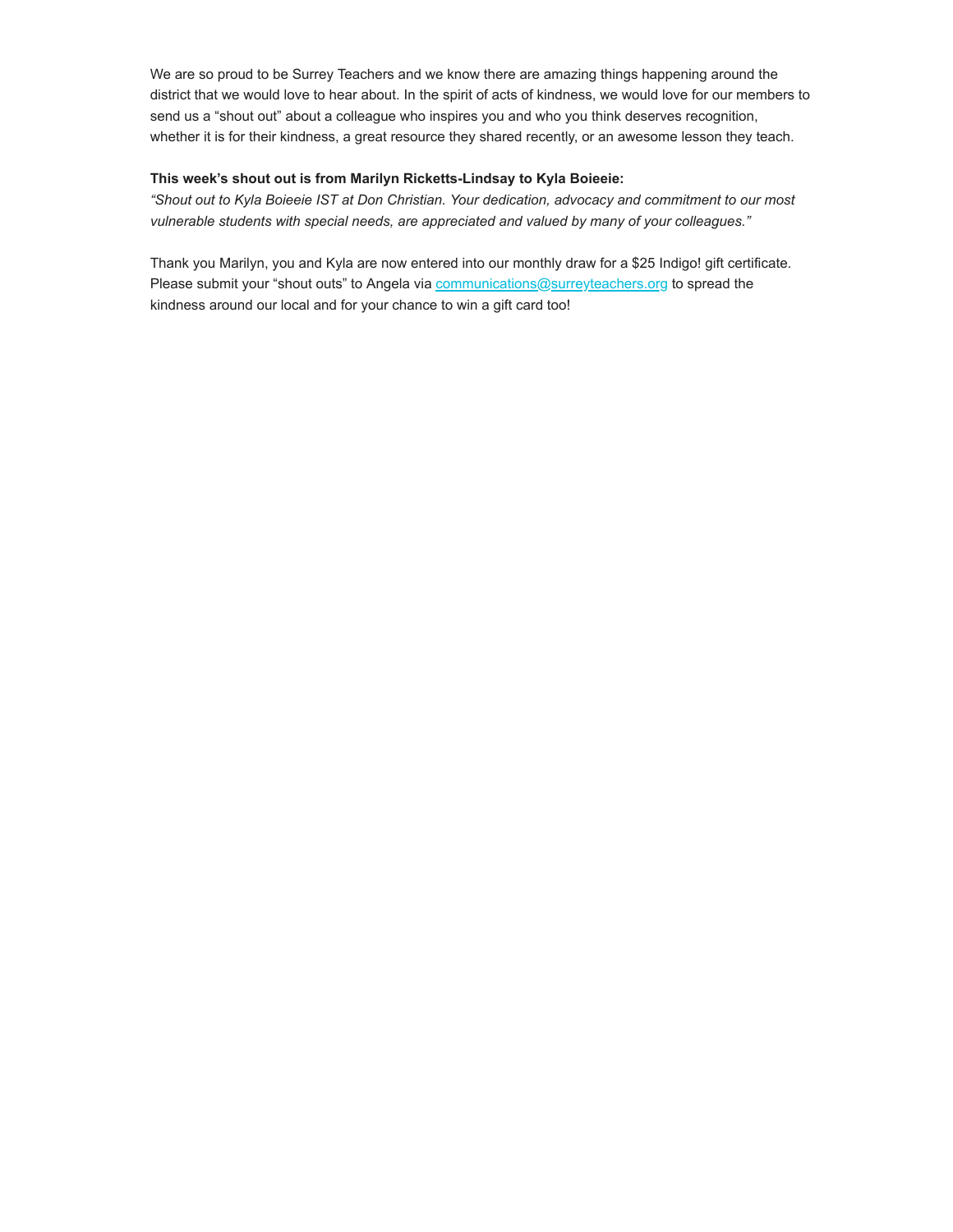# **SURREY EDUCATOR'S THURSDAY LEAGUE**



**COME TRY CURLING! ALL LEVELS WELCOME** 

Who: Current or Retired Surrey Teachers, Principals, EA's, CUPE STAFF, and Partners. What: Mixed Curling When: Feb 6 - March 12, 2020 Time: 3:30pm-5:30pm Where: Peace Arch Curling Club 1475 Anderson St. White Rock Fees: \$60 per person Register: https://peacearch.curling.io/en/admin/leagues

All you need is a clean pair of running shoes we will supply the brooms and sliders

For more information:

Visit: www.peacearchcurling.com Email: manager@peacearchcurling.com





**Inchester** 

# **Home?**

You may have faced some challenges in the past getting approved for a mortgage if you were not in a full-time contract. Good news! Recently, they have been approving non-fulltime teachers! EMC Mortgages is part of our

### **75th Anniversary of the Liberation of Auschwitz-Birkenau**

The BCSSTA and the Ministry of Education encourages schools to mark the 75th anniversary of the liberation of Auschwitz-Birkenau (January 27th) by watching a powerful new video about one of its survivors. Told by